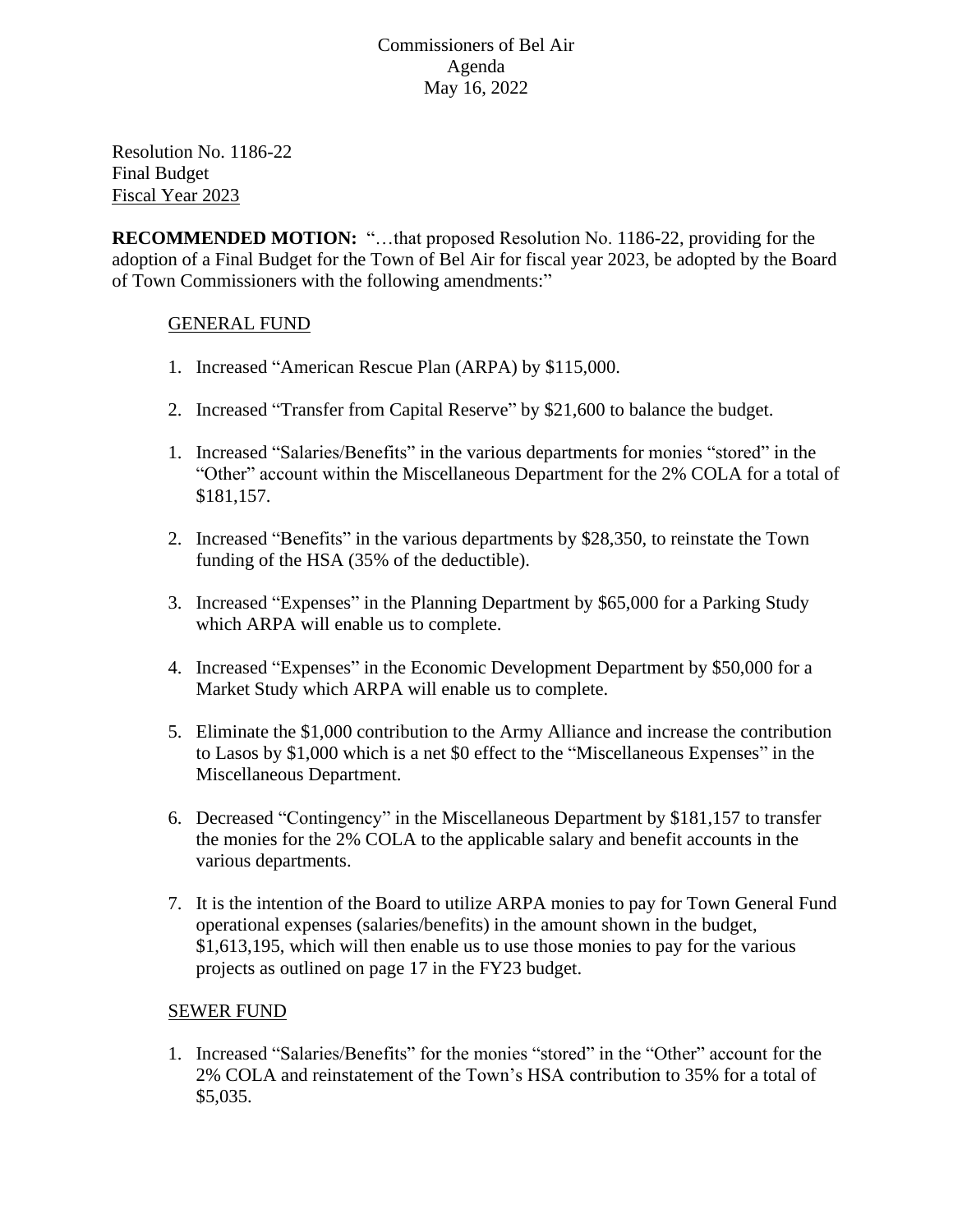- 2. Decreased "Town Operation Expenses" for the monies "stored in the "Other" account by \$4,563 to transfer the monies for the 2% COLA to the applicable salary and benefits accounts.
- 3. Decreased "Harford County Charges" by \$472 to balance the fund.
- 4. It is the intention of the Board to utilize ARPA monies to pay for Town Sewer Fund operations (treatment of sewage) in the amount shown in the budget, \$890,000 which will then enable us to use those monies to pay for the various projects as outlined on page 17 in the FY23 budget.

The amendments to the tentative budget were previously discussed at the May 10, 2022 budget session and are reflected in the seven-page Final Budget.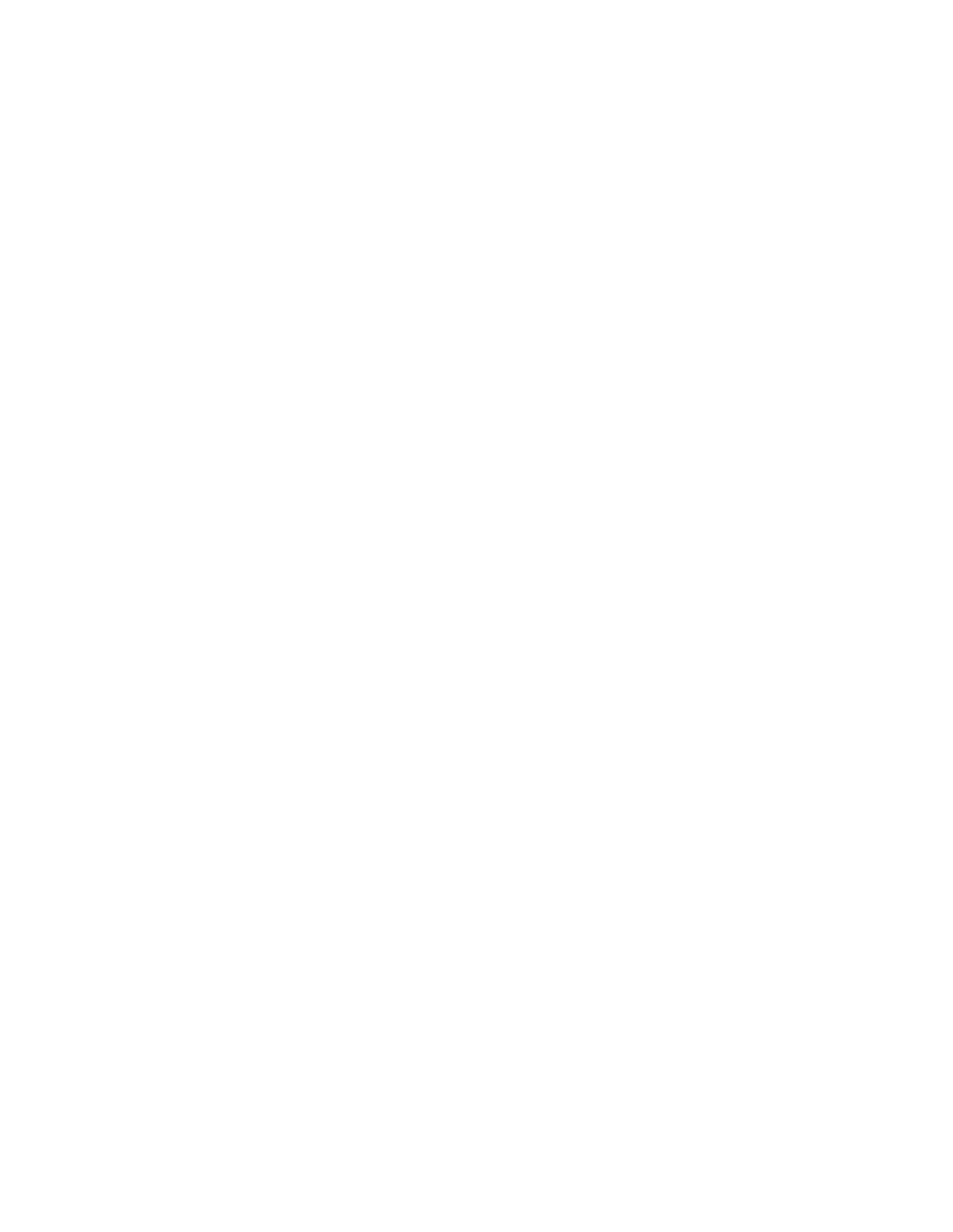#### **RESOLUTION NO. 1186-22**

### A RESOLUTION PROVIDING FOR THE ANNUAL BUDGET OF THE TOWN OF BEL AIR FOR THE FISCAL YEAR BEGINNING ON JULY 1, 2022 AND ENDING JUNE 30, 2023

**WHEREAS**, Section 701 of Article VII of the Charter of the Town of Bel Air provides that the Town of Bel Air shall operate on an annual budget beginning the first day of July each year; and

**WHEREAS**, the provisions of Section 702 of said Article VII, governing the submission of the Town Administrator's Budget, the adoption of a Tentative Budget and the Public Hearings on the Tentative Budget have been complied with; and

**WHEREAS**, Section 10-204.3 of the Tax-Property Article establishes a semiannual property tax payment system for residential property owners who own and occupy their property; and

**WHEREAS**, Section 10-204.3 of the Tax-Property Article permits the taxing authority to levy a service charge, consisting of anticipated lost interest income and administrative expenses, for electing the semi-annual payment method;

### **NOW, THEREFORE, BE IT ENACTED** by the Board of Town

Commissioners of Bel Air, that the tax rate for the Town of Bel Air shall be established at \$.54 and \$1.20 per one hundred dollars of assessed valuation of real and personal property, respectively; the service charge authorized by Section 10-204.3 of the Tax-Property Article, applying only to semi-annual property tax payments shall be set at a base rate of .17% of the amount of tax due at the second installment which shall increase monthly if not paid by December 31, 2022; and the budget for the period beginning July 1, 2022 and ending June 30, 2023, shall be as shown on Exhibit A.

**AND BE IT FURTHER ENACTED AND ORDAINED** that this Resolution shall take effect on the 16th day of May 2022.

PASSED AND APPROVED: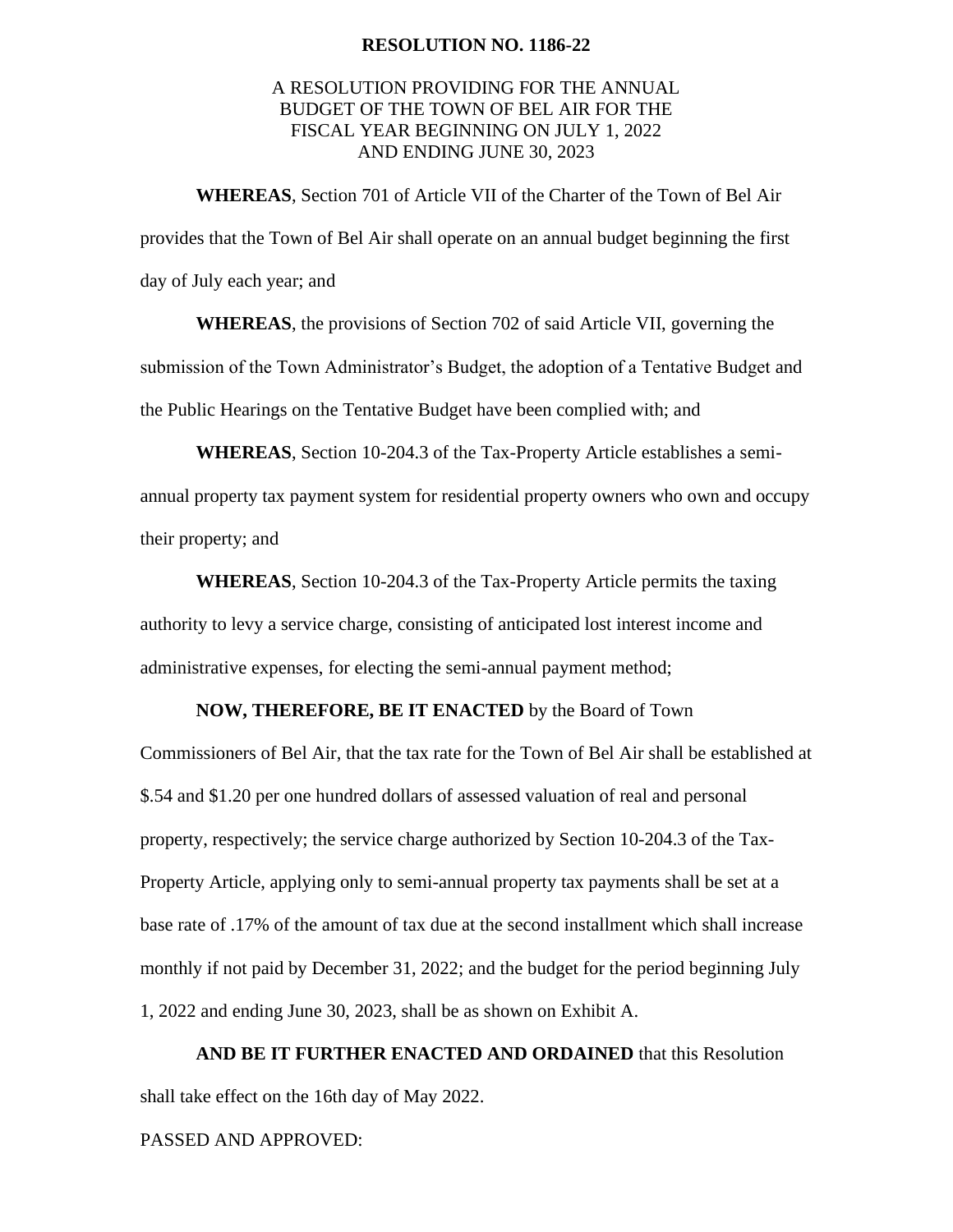AYES:

NAYES:

ABSENT:

\_\_\_\_\_\_\_\_\_\_\_\_\_\_\_\_\_\_\_\_\_\_\_\_\_\_\_\_\_\_ Kevin M. Bianca, Chair Board of Town Commissioners

Michael L. Krantz, Town Clerk

\_\_\_\_\_\_\_\_\_\_\_\_\_\_\_\_\_\_\_\_\_\_\_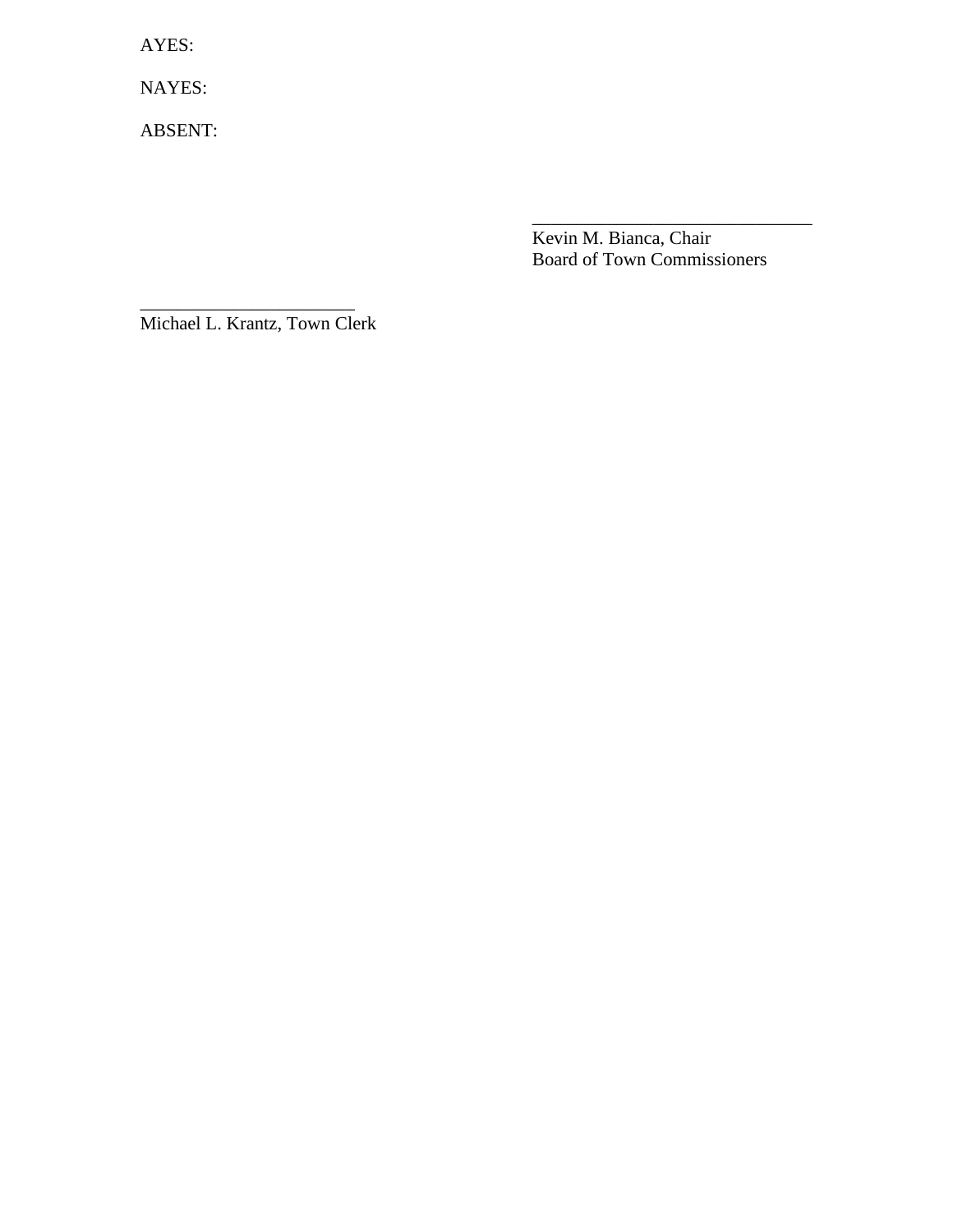| May 16, 2022                                         |                           |                           | Page 1 Exhibit A |
|------------------------------------------------------|---------------------------|---------------------------|------------------|
|                                                      | <b>TOWN OF BEL AIR</b>    |                           |                  |
| <b>FINAL BUDGET</b>                                  |                           |                           |                  |
| <b>REVENUES FY 2023</b>                              |                           |                           |                  |
|                                                      | <b>Budget</b>             | <b>Estimated</b>          |                  |
|                                                      | FY2022 @ \$.54 Real Prop  | FY2023 @ \$.54 Real Prop  |                  |
| <b>GENERAL FUND</b>                                  | FY2022 @ \$1.20 Pers Prop | FY2023 @ \$1.20 Pers Prop |                  |
| <b>Operating Revenues</b>                            |                           |                           |                  |
| <b>Real Property Taxes</b>                           | \$8,021,079               | \$8,004,915               |                  |
| Half-year Taxes                                      | 0                         | 0                         |                  |
| Personal Property Taxes - Unincorporated             | 12,500                    | 12,500                    |                  |
| <b>Public Utilities Corporation</b>                  | 503,000                   | 500,000                   |                  |
| <b>Ordinary Business Corporations - Incorporated</b> | 497,000                   | 500,000                   |                  |
| Penalties & Interest                                 | 50,000                    | 50,000                    | 9,067,415        |
| <b>Income Taxes</b>                                  | 1,645,000                 | 1,677,900                 |                  |
| <b>Admission &amp; Amusement Taxes</b>               | 50,000                    | 60,000                    |                  |
| <b>Highway User</b>                                  | 486,614                   | 505,175                   |                  |
| <b>Police Protection Grant</b>                       | 229,564                   | 234,564                   | 2,477,639        |
|                                                      |                           |                           |                  |
| <b>Business Licenses</b>                             | 55,000                    | 55,000                    |                  |
| <b>Public Works Fees</b>                             | 55,000                    | 35,000                    |                  |
| Planning & Zoning Fees                               | 16,000                    | 13,000                    |                  |
| Cable TV Franchise                                   | 145,000                   | 145,000                   |                  |
| <b>Liquor Licenses</b>                               | 0                         | 0                         | 248,000          |
| American Rescue Plan (ARPA)                          | 190,217                   | 1,613,195                 |                  |
| Governor's Office Crime Prevention Grant             | 22,435                    | 38,103                    |                  |
| Miscellaneous Grants - MD                            | 23,348                    | 0                         |                  |
| Financial Corps. - County Grant                      | 8,458                     | 8,458                     |                  |
| <b>Harford County Tax Rebate</b>                     | 1,230,227                 | 1,216,111                 |                  |
| <b>Traffic Grants</b>                                | 8,000                     | 8,000                     |                  |
| <b>Stormwater Management Harford County</b>          | 145,000                   | 145,000                   |                  |
| Miscellaneous Grant - Harford County                 | 20,000                    | 0                         | 3,028,867        |
| <b>Miscellaneous Grants</b>                          | 18,259                    | $\Omega$                  |                  |
| <b>Bel Air Armory Fees</b>                           | 75,000                    | 90,000                    |                  |
| Police & PW Overtime Reimbursement                   | 20,000                    | 20,000                    |                  |
| Police Security (Overtime) Schools                   | 25,000                    | 30,000                    |                  |
| Police Reports                                       | 1,800                     | 1,800                     |                  |
| <b>False Alarm Fees</b>                              | 25,000                    | 18,000                    |                  |
| Red Light Camera                                     | 597,000                   | 570,000                   |                  |
| Miscellaneous Income                                 | 5,000                     | 5,000                     |                  |
| <b>Finance Fees</b>                                  | 9,900                     | 9,900                     |                  |
| <b>Administration Fees</b>                           | 1,500                     | 1,000                     |                  |
| <b>MAWC Well Fees</b>                                | 7,000                     | 9,000                     |                  |
| Interest on Investments                              | 20,000                    | 25,000                    |                  |
| MD Homebuilder Guaranty Fund                         | 800                       | 800                       |                  |
| <b>Seized Property</b>                               | 4,000                     | 4,000                     |                  |
| Rental Income-Armory Marketplace                     | 30,000                    | 35,000                    |                  |
| <b>Alliance Contribution</b>                         | 5,000                     | 2,500                     |                  |
| <b>Rockfield Foundation Contribution</b>             | 7,950                     | 700                       | 822,700          |
| Vehicle/Equipment Sale Proceeds                      | 64,000                    | 47,000                    |                  |
| Vehicle/Equipment Proceeds                           | 0                         | 0                         |                  |
| <b>Total Operating Revenues</b>                      | \$14,330,651              | \$15,691,621              |                  |
|                                                      |                           |                           |                  |
| <b>Transfer from Unassigned</b>                      | 359,038                   | 41,273                    |                  |
| <b>Transfer from Capital Reserve</b>                 | 22,517                    | 56,600                    |                  |
| Transfer from Worker's Comp Reserve                  | 0                         | 44,829                    |                  |
| <b>Transfer to Seized Property Reserve</b>           | (2,000)                   | (2,000)                   |                  |
| <b>Transfer from Leave Payout Reserve</b>            | 90,633                    | 0                         |                  |
| <b>Transfer from Sewer Fund</b>                      | 355,733                   | 382,580                   |                  |
| <b>Transfer from Parking Fund</b>                    | 252,540                   | 271,714                   | 794,996          |
| <u>GENERAL FUND TOTAL REVENUES</u>                   | $$15,409,112$ 1           | \$16,486,617              |                  |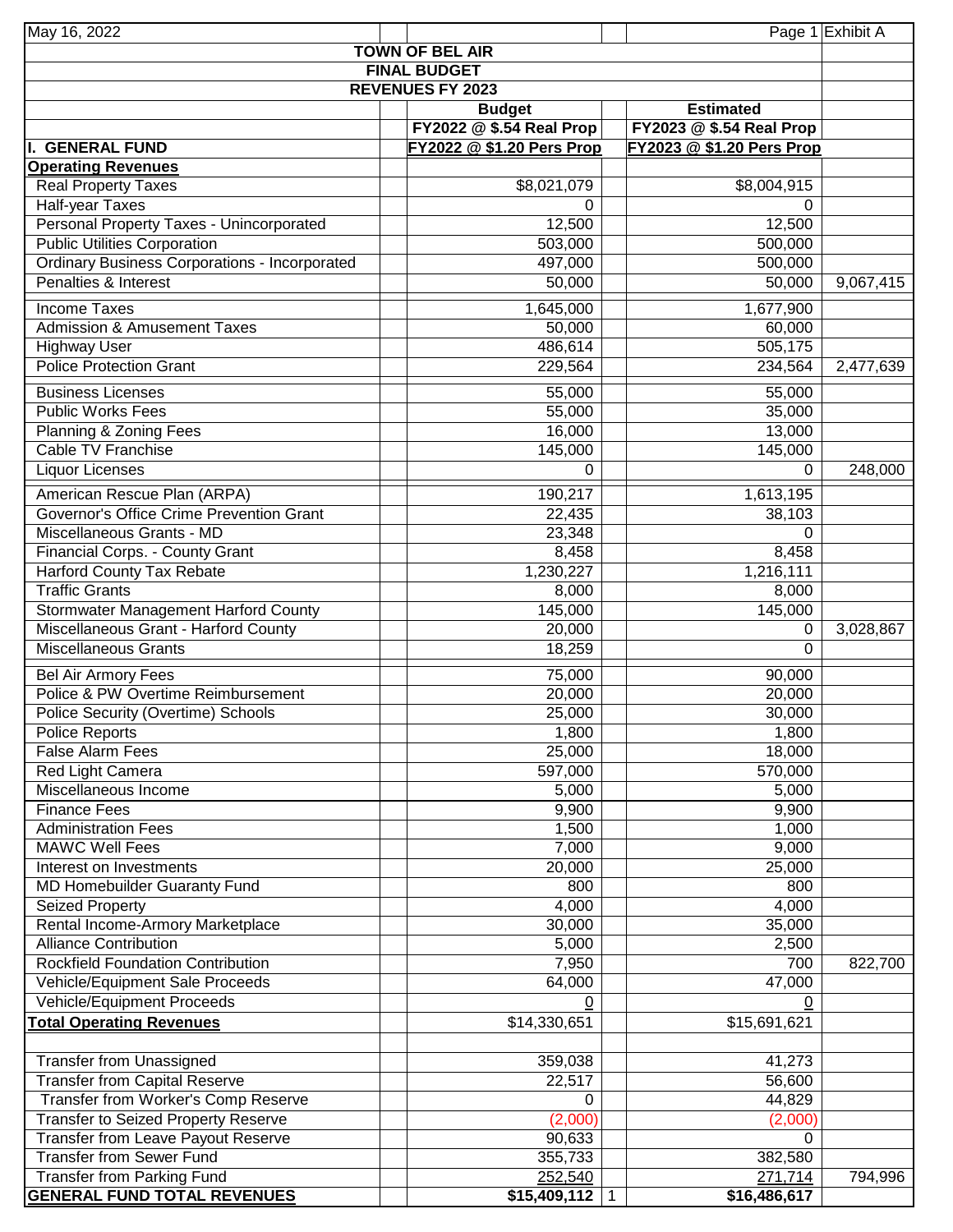| May 16, 2022                               |                         | Page 2           |
|--------------------------------------------|-------------------------|------------------|
|                                            | <b>TOWN OF BEL AIR</b>  |                  |
|                                            | <b>FINAL BUDGET</b>     |                  |
|                                            | <b>REVENUES FY 2023</b> |                  |
|                                            |                         |                  |
|                                            | <b>Budget</b>           | <b>Estimated</b> |
|                                            | <b>FY2022</b>           | <b>FY2023</b>    |
| <b>II. SEWER FUND</b>                      |                         |                  |
| <b>Revenues</b>                            |                         |                  |
| <b>Sewer User Charges</b>                  | \$2,350,000             | \$2,450,000      |
| <b>Bay Restoration Fee Interest</b>        | 2,500                   | 2,000            |
| <b>Other Revenue</b>                       | 15,050                  | 13,300           |
| <b>Utility Locator Fees</b>                | 19,000                  | 19,000           |
| <b>User Benefit Fees</b>                   | 36,260                  | 37,030           |
| American Rescue Plan (ARPA)                | 0                       | 890,000          |
| <b>Connection Fees</b>                     | 50,000                  | 50,000           |
|                                            |                         |                  |
| <b>SEWER FUND TOTAL REVENUES</b>           | \$2,472,810             | \$3,461,330      |
|                                            |                         |                  |
| <b>III. PARKING FUND</b>                   |                         |                  |
| <b>Revenues</b>                            |                         |                  |
| Meter Collections                          | \$182,000               | \$125,000        |
| <b>Parking Fines</b>                       | 125,000                 | 115,000          |
| Lease Fees                                 | 70,064                  | 71,411           |
| County Share Operating Expenses            | 104,582                 | 117,582          |
| <b>County Share Capital Expenses</b>       | 10,080                  | 10,080           |
| <b>Transfer from Retained Earnings</b>     | 9,850                   | 85,401           |
|                                            |                         |                  |
| PARKING FUND TOTAL REVENUES                | \$501,576               | \$524,474        |
|                                            |                         |                  |
| IV. SPECIAL REVENUE FUND                   |                         |                  |
| <b>Revenues</b>                            |                         |                  |
| Stormwater Management Fee In Lieu          | \$3,000                 | \$3,000          |
| Open Space Fee in Lieu                     | 5,000                   | 2,000            |
| Tree Planting - Forest Conservation        | 2,000                   | 2,000            |
| Tree Planting - Fee In Lieu                | 5,000                   | 2,000            |
| Memorials                                  | 200                     | 200              |
| <b>Public Amenity</b>                      | 2,000                   | 2,000            |
| <b>Explorer Scouts</b>                     | 9,000                   | 9,000            |
| <b>Auxiliary Police</b>                    | 2,500                   | 2,500            |
| <b>Transfer from GF Seized Property</b>    | 11,500                  | 2,000            |
| Seized Property - Federal Treasury         | 9,500                   | 9,500            |
| <b>Cultural Arts Commission</b>            | 17,855                  | 16,440           |
| <b>CDBG Project</b>                        | 51,580                  | 80,357           |
| <b>Community Legacy Grant</b>              | $\Omega$                | 100,000          |
| Community Parks & Playground Grant         | 175,464                 | 115,000          |
| Rockfield Playground Grant                 | 100,000                 | 0                |
| <b>Chesapeake Bay Trust Grant</b>          | 14,850                  | $\mathbf 0$      |
| Revolving Loan Fund                        | 1,000                   | 500              |
|                                            |                         |                  |
| <b>SPECIAL REVENUE FUND TOTAL REVENUES</b> | \$410,449               | \$346,497        |
|                                            |                         |                  |
| <b>TOTAL REVENUES ALL FUNDS</b>            | \$18,793,947            | \$20,818,918     |
|                                            |                         |                  |
|                                            |                         |                  |
|                                            |                         |                  |
|                                            | $\overline{2}$          |                  |
|                                            |                         |                  |
|                                            |                         |                  |
|                                            |                         |                  |
|                                            |                         |                  |
|                                            |                         |                  |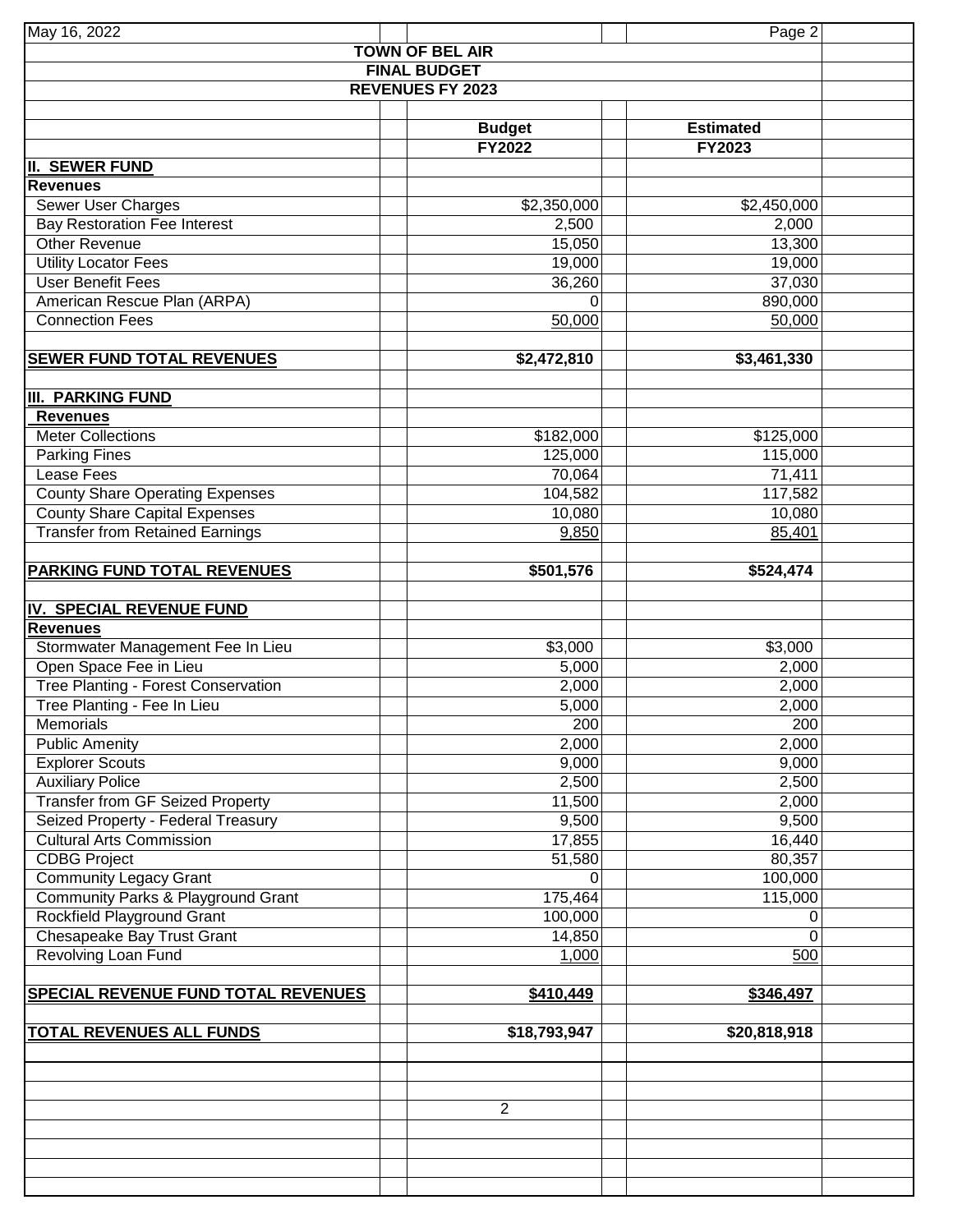| May 16, 2022                                        |                        | Page 3               |           |  |
|-----------------------------------------------------|------------------------|----------------------|-----------|--|
|                                                     | <b>TOWN OF BEL AIR</b> |                      |           |  |
| <b>FINAL BUDGET</b>                                 |                        |                      |           |  |
| <b>EXPENDITURES FY 2023</b>                         |                        |                      |           |  |
| <b>GENERAL FUND</b>                                 |                        |                      |           |  |
|                                                     | <b>Budget</b>          | <b>Proposed</b>      |           |  |
|                                                     | <b>FY 2022</b>         | 2023                 |           |  |
| <b>GENERAL GOVERNMENT</b>                           |                        |                      |           |  |
| <b>Bel Air Reckord Armory</b>                       |                        |                      |           |  |
| Salaries/Benefits                                   | \$118,140              | \$128,640            |           |  |
| Expenses                                            | 137,613                | 100,796              |           |  |
| <b>Capital Improvements</b>                         | 0                      | 25,000               | 254,436   |  |
| <b>Administrator</b>                                |                        |                      |           |  |
| Salaries/Benefits                                   | 171,434                | 173,544              |           |  |
| Expenses                                            | 1,254                  | 904                  |           |  |
| <b>Municipal League Dues</b>                        | 18,211                 | 18,543               | 192,991   |  |
|                                                     |                        |                      |           |  |
| <b>Town Buildings</b><br>Salaries/Benefits          |                        |                      |           |  |
|                                                     | 63,939<br>196,482      | 66,371<br>200,912    |           |  |
| Expenses<br><b>Capital Improvements</b>             | 214,739                | 200,000              | 467,283   |  |
|                                                     |                        |                      |           |  |
| <b>Human Resources</b>                              |                        |                      |           |  |
| Salaries/Benefits                                   | 246,281                | 257,254              |           |  |
| Expenses                                            | 75,898                 | 38,844               | 296,098   |  |
| <b>Election</b>                                     |                        |                      |           |  |
| Expenses                                            | 3,700                  | $\Omega$             |           |  |
|                                                     |                        |                      |           |  |
| <b>Finance</b>                                      |                        |                      |           |  |
| Salaries/Benefits                                   | 559,883                | 577,432              |           |  |
| Audit                                               | 17,750                 | 19,525               |           |  |
| Expenses                                            | 48,998                 | 24,740               |           |  |
| <b>OPEB Actuarial Valuation/GASB Pension Review</b> | 11,200                 | 11,200               | 632,897   |  |
| egal Services                                       |                        |                      |           |  |
| Expenses                                            | 53,800                 | 54,800               |           |  |
|                                                     |                        |                      |           |  |
| <b>Planning &amp; Zoning</b>                        |                        |                      |           |  |
| Salaries/Benefits                                   | 510,417                | 518,176              |           |  |
| Expenses                                            | 77,708                 | 130,002              |           |  |
| <b>Capital Projects</b>                             | 55,776                 | 475,000              | 1,123,178 |  |
| <b>Economic Development</b>                         |                        |                      |           |  |
| Salaries/Benefits                                   | 368,966                | 386,521              |           |  |
| <b>Expenses</b>                                     | 84,635                 | 137,232              | 523,753   |  |
|                                                     |                        |                      |           |  |
| <b>Commissioners</b>                                |                        |                      |           |  |
| Salaries/Benefits                                   | 27,351                 | 27,493               |           |  |
| Expenses                                            | 28,550                 | 32,275               | 59,768    |  |
| <b>Technology</b>                                   |                        |                      |           |  |
| Salaries/Benefits                                   | 225,121                | 261,299              |           |  |
| Expenses                                            | 249,349                | 256,826              |           |  |
| Software/Hardware (non-capital)                     | 25,200                 | 13,530               |           |  |
| Software/Hardware (capital)                         | 39,000                 | 60,800               | 592,455   |  |
|                                                     |                        |                      |           |  |
| <b>Public Relations</b>                             |                        |                      |           |  |
| Salaries/Benefits                                   | 96,917                 | 102,102              |           |  |
| <b>Expenses</b><br><b>TOTAL GENERAL GOVERNMENT</b>  | 7,326<br>\$3,735,638   | 6,254<br>\$4,306,015 | 108,356   |  |
|                                                     | $\overline{3}$         |                      |           |  |
|                                                     |                        |                      |           |  |
|                                                     |                        |                      |           |  |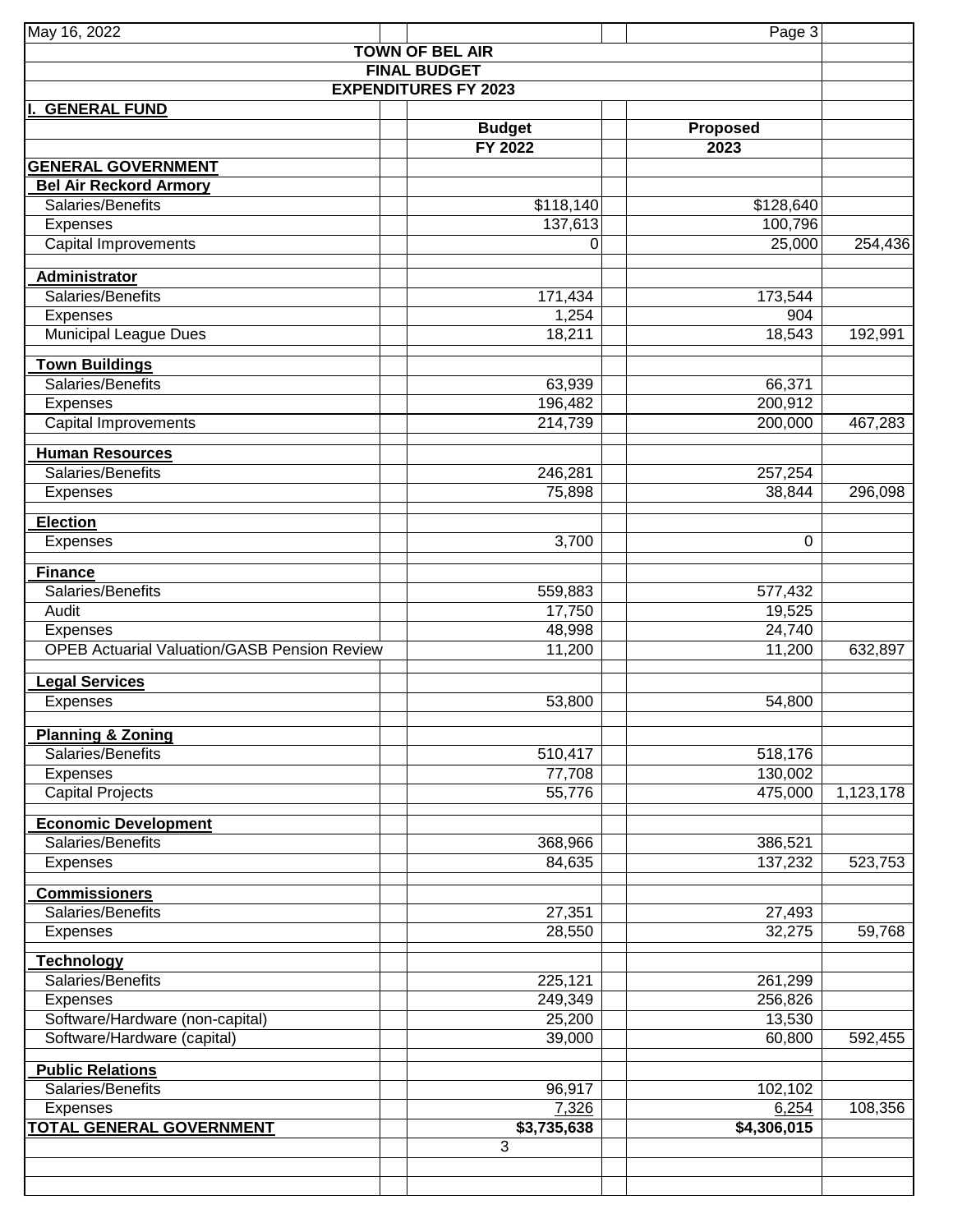| May 16, 2022                                            |                             | Page 4               |  |
|---------------------------------------------------------|-----------------------------|----------------------|--|
|                                                         | <b>TOWN OF BEL AIR</b>      |                      |  |
|                                                         | <b>FINAL BUDGET</b>         |                      |  |
|                                                         | <b>EXPENDITURES FY 2023</b> |                      |  |
|                                                         |                             |                      |  |
| <b>GENERAL FUND (Cont'd)</b>                            |                             |                      |  |
|                                                         | <b>Budget</b>               | Proposed             |  |
|                                                         | <b>FY 2022</b>              | <b>FY 2023</b>       |  |
| <b>BENEFITS</b>                                         |                             |                      |  |
| Medical Insurance                                       | \$7,090                     | \$8,405              |  |
| <b>OPEB</b> (Other Postemployment Benefits)             | 45,000                      | 45,000               |  |
| Transfer to Leave Payout Reserve                        | $\underline{0}$             | 10,000               |  |
| <b>TOTAL BENEFITS</b>                                   | \$52,090                    | \$63,405             |  |
|                                                         |                             |                      |  |
| <b>MISCELLANEOUS</b>                                    |                             |                      |  |
| General Insurance                                       | \$125,200                   | \$133,000            |  |
| Miscellaneous Expenses                                  | 44,050                      | 42,180               |  |
| Contingency                                             | 12,700                      | 2,500                |  |
| <b>Transfer to Capital Reserve</b>                      | 20,000                      | 20,000               |  |
|                                                         |                             |                      |  |
| <b>TOTAL MISCELLANEOUS</b>                              | \$201,950                   | \$197,680            |  |
|                                                         |                             |                      |  |
| <b>DEBT SERVICE</b>                                     |                             |                      |  |
| Debt Service - Equipment/Vehicles                       | \$625,155                   | \$134,180            |  |
| Debt Service - JCI Energy Project                       | 75,927                      | 75,927               |  |
| Debt Service - PD/TH Renovation                         | 204,022                     | 401,629              |  |
|                                                         |                             |                      |  |
| <b>TOTAL DEBT SERVICE</b>                               | \$905,104                   | \$611,736            |  |
|                                                         |                             |                      |  |
| <b>PUBLIC SAFETY</b><br>Volunteer Fire Co. Contribution |                             |                      |  |
| Red Light Camera Program                                | \$159,589<br>227,020        | \$167,568<br>231,975 |  |
| <b>Hydrant Rental</b>                                   | 51,338                      | 55,584               |  |
|                                                         |                             |                      |  |
| <b>TOTAL PUBLIC SAFETY</b>                              | $\overline{$437,947}$       | \$455,127            |  |
|                                                         |                             |                      |  |
| <b>POLICE DEPARTMENT</b>                                |                             |                      |  |
| Salaries/Benefits                                       | \$5,200,502                 | \$5,411,870          |  |
| Expenses                                                | 307,392                     | 363,012              |  |
| Police Vehicles, Capital                                | 106,719                     | 120,000              |  |
|                                                         |                             |                      |  |
| <b>TOTAL POLICE DEPARTMENT</b>                          | \$5,614,613                 | \$5,894,882          |  |
|                                                         |                             |                      |  |
|                                                         |                             |                      |  |
|                                                         |                             |                      |  |
|                                                         |                             |                      |  |
|                                                         |                             |                      |  |
|                                                         |                             |                      |  |
|                                                         |                             |                      |  |
|                                                         | 4                           |                      |  |
|                                                         |                             |                      |  |
|                                                         |                             |                      |  |
|                                                         |                             |                      |  |
|                                                         |                             |                      |  |
|                                                         |                             |                      |  |
|                                                         |                             |                      |  |
|                                                         |                             |                      |  |
|                                                         |                             |                      |  |
|                                                         |                             |                      |  |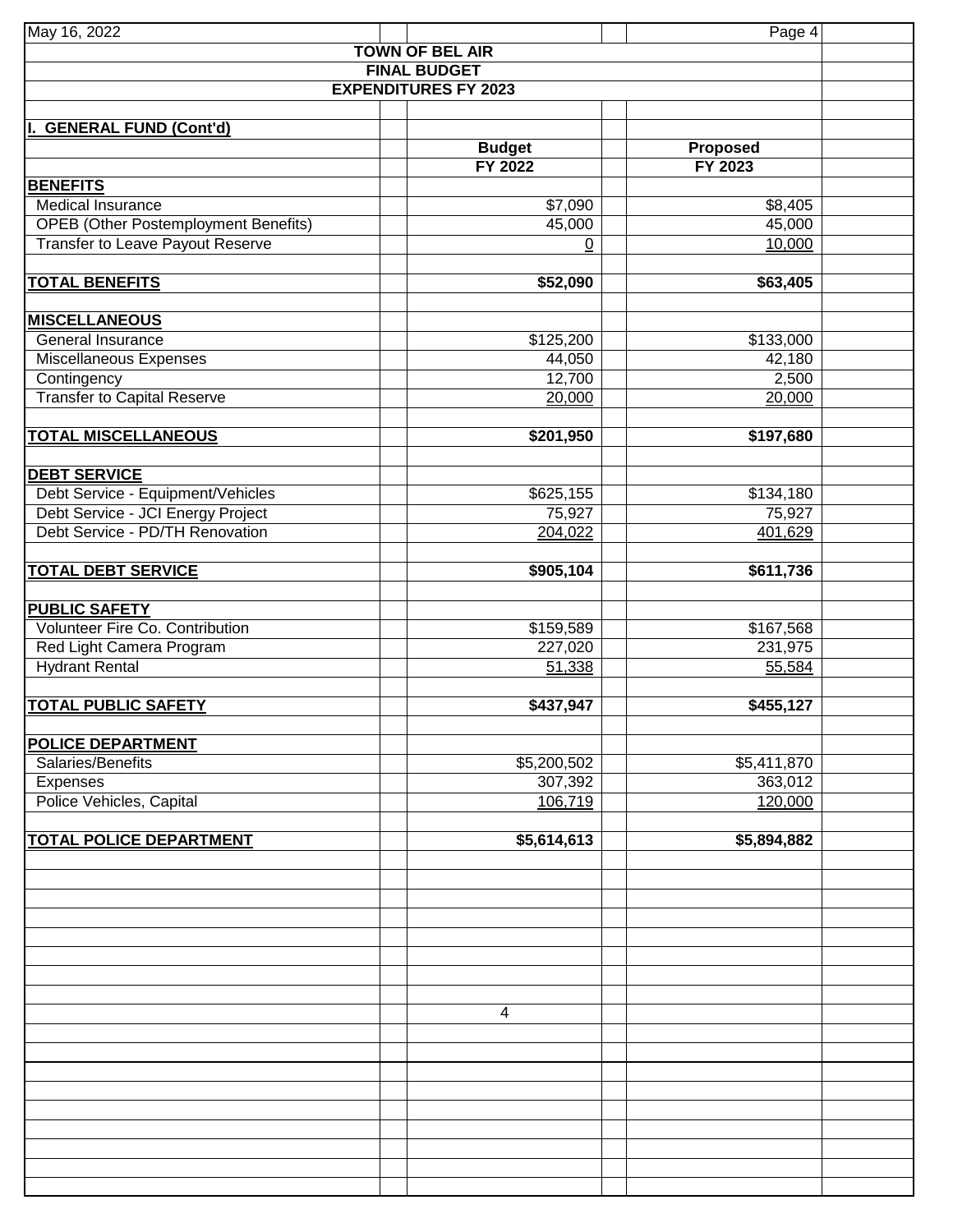| May 16, 2022                           |                             | Page 5                            |           |
|----------------------------------------|-----------------------------|-----------------------------------|-----------|
|                                        | <b>TOWN OF BEL AIR</b>      |                                   |           |
|                                        | <b>FINAL BUDGET</b>         |                                   |           |
|                                        | <b>EXPENDITURES FY 2023</b> |                                   |           |
| <b>GENERAL FUND (Cont'd)</b>           |                             |                                   |           |
|                                        | <b>Budget</b><br>FY 2022    | <b>Proposed</b><br><b>FY 2023</b> |           |
| <b>PUBLIC WORKS</b>                    |                             |                                   |           |
| <b>General Administration</b>          |                             |                                   |           |
| Salaries/Benefits                      | \$1,000,818                 | \$1,009,759                       |           |
| Expenses                               | 98,057                      | 94,630                            |           |
| MS4 SWM Program<br>Vehicle, Capital    | 145,000<br>0                | 145,000<br>50,000                 | 1,299,389 |
|                                        |                             |                                   |           |
| <b>Town Shop</b>                       |                             |                                   |           |
| Salaries/Benefits                      | 234,603                     | 245,970                           |           |
| Expenses                               | 182,120                     | 202,240                           | 448,210   |
| <b>Streets &amp; Highways</b>          |                             |                                   |           |
| Salaries/Benefits                      | 694,904                     | 783,010                           |           |
| Expenses                               | 383,810                     | 378,810                           |           |
| Construction, Capital                  | 355,000                     | 530,261                           |           |
| Vehicle/Equipment, Capital             | 109,049                     | 271,579                           | 1,963,660 |
| <b>Refuse Collection</b>               |                             |                                   |           |
| Salaries/Benefits                      | 699,086                     | 760,110                           |           |
| Expenses                               | 171,907                     | 183,258                           |           |
| Vehicle/Equipment, Capital             | 227,866                     | 121,000                           | 1,064,368 |
| <b>TOTAL PUBLIC WORKS</b>              | \$4,302,220                 | \$4,775,627                       |           |
|                                        |                             |                                   |           |
| <b>COMMITTEES</b>                      |                             |                                   |           |
| <b>Parks &amp; Recreation</b>          | \$86,700                    | $\overline{$104,295}$             |           |
|                                        |                             |                                   |           |
| <b>Christmas Parade</b>                | 0                           | 5,000                             |           |
| <b>Independence Day</b>                | 15,200                      | 15,200                            |           |
| <b>Boys &amp; Girls Club</b>           | 10,000                      | 10,000                            |           |
| <b>Appearance &amp; Beautification</b> | 39,300                      | 39,300                            |           |
| <b>Cultural Arts</b>                   | 8,350                       | 8,350                             |           |
| <b>TOTAL COMMITTEES</b>                | \$159,550                   | \$182,145                         |           |
| TOTAL GENERAL FUND EXPENDITURES        | $\overline{$15,409,112}$    | \$16,486,617                      |           |
|                                        |                             |                                   |           |
|                                        |                             |                                   |           |
|                                        | 5                           |                                   |           |
|                                        |                             |                                   |           |
|                                        |                             |                                   |           |
|                                        |                             |                                   |           |
|                                        |                             |                                   |           |
|                                        |                             |                                   |           |
|                                        |                             |                                   |           |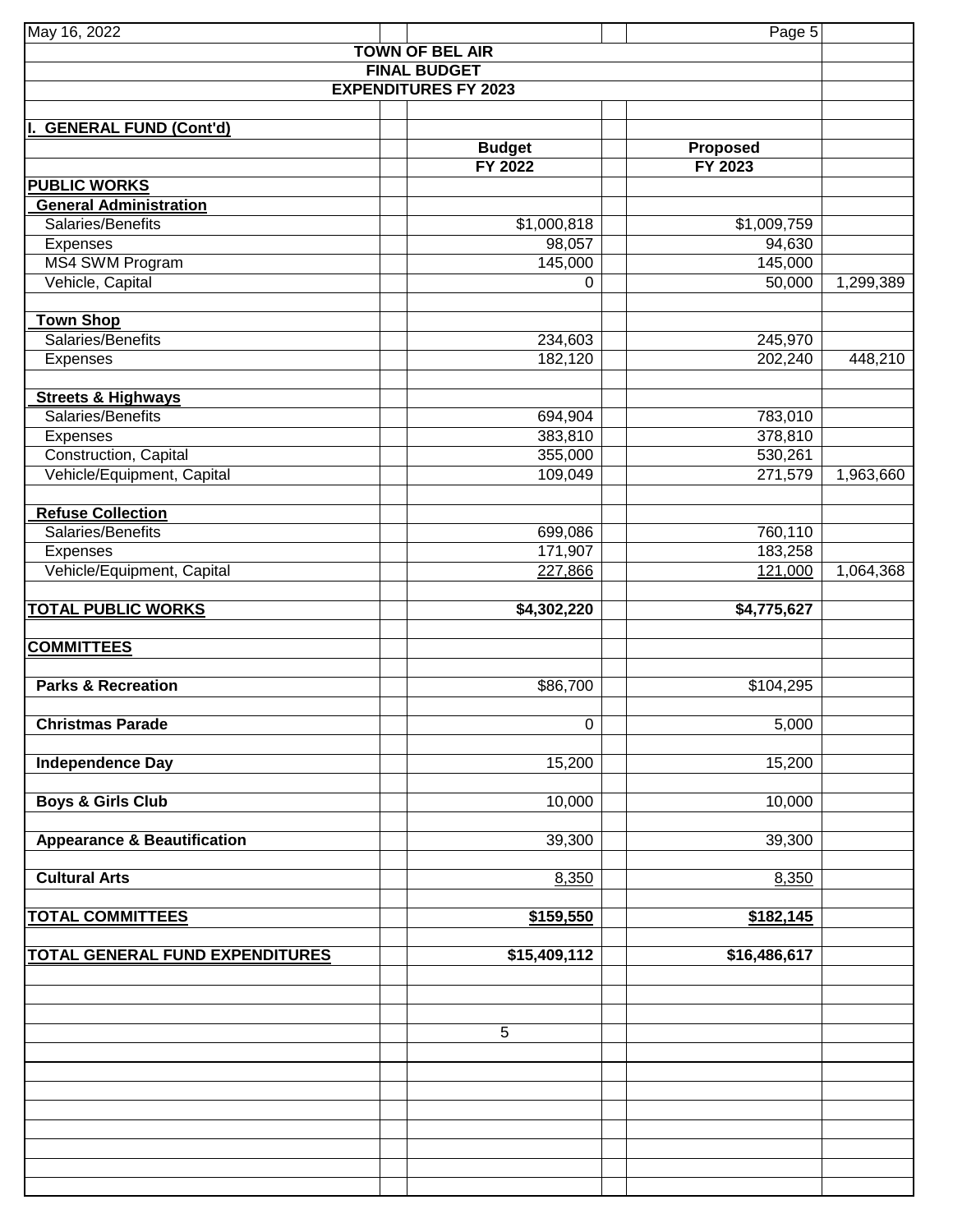| May 16, 2022                                   |                             | Page 6            |  |  |  |
|------------------------------------------------|-----------------------------|-------------------|--|--|--|
|                                                | <b>TOWN OF BEL AIR</b>      |                   |  |  |  |
| <b>FINAL BUDGET</b>                            |                             |                   |  |  |  |
|                                                | <b>EXPENDITURES FY 2023</b> |                   |  |  |  |
|                                                |                             |                   |  |  |  |
| <b>II. SEWER FUND</b>                          |                             |                   |  |  |  |
|                                                | <b>Budget</b>               | Proposed          |  |  |  |
|                                                | <b>FY 2022</b>              | FY 2023           |  |  |  |
|                                                |                             |                   |  |  |  |
| <b>Harford County Charges</b>                  | \$1,509,144                 | \$1,572,552       |  |  |  |
| Salaries/Benefits                              | 230,196<br>132,671          | 256,734           |  |  |  |
| <b>Town Operation Expenses</b><br>Depreciation | 82,077                      | 117,531<br>82,077 |  |  |  |
| Amortization Expense - Sewer Agreement         | 24,248                      | 24,248            |  |  |  |
| <b>Transfer to General Fund</b>                | 355,733                     | 382,580           |  |  |  |
| Root Control Maintenance                       | 35,000                      | 35,000            |  |  |  |
| <b>Pump Station Engineering</b>                | 0                           | 40,000            |  |  |  |
| <b>Connection Payments</b>                     | 50,000                      | 50,000            |  |  |  |
| <b>User Benefit Fees</b>                       | 36,260                      | 37,030            |  |  |  |
| Pump Station Repairs/Replacements, Capital     | $\Omega$                    | 850,000           |  |  |  |
| Debt Service - Inflow and Infiltration         | 10,421                      | 7,966             |  |  |  |
| Debt Service - Sewer System CIP                | 1,322                       | 948               |  |  |  |
| Debt Serivce - DHCD Refinance II               | 4,467                       | 3,807             |  |  |  |
| Debt Service - JC Sewer Main                   | 1,271                       | 857               |  |  |  |
|                                                |                             |                   |  |  |  |
| <b>TOTAL SEWER FUND EXPENSES</b>               | \$2,472,810                 | \$3,461,330       |  |  |  |
|                                                |                             |                   |  |  |  |
|                                                |                             |                   |  |  |  |
| <b>III. PARKING FUND</b>                       |                             |                   |  |  |  |
|                                                |                             |                   |  |  |  |
| <b>Parking Lots</b>                            |                             |                   |  |  |  |
| <b>Operating Expenses</b><br>Maintenance       | \$6,445<br>3,000            | \$6,460<br>3,000  |  |  |  |
| <b>Transfer to General Fund</b>                | 156,150                     | 171,648           |  |  |  |
| <b>Parking Garage</b>                          |                             |                   |  |  |  |
| <b>Operating Expenses</b>                      | 31,525                      | 37,000            |  |  |  |
| Elevator Contract/Maintenance                  | 7,050                       | 7,050             |  |  |  |
| <b>Transfer to General Fund</b>                | 96,389                      | 100,066           |  |  |  |
| Insurance                                      | 20,804                      | 23,992            |  |  |  |
| <b>Capital Repairs</b>                         | 15,000                      | 15,000            |  |  |  |
| Debt Service - Parking Garage Sweeper          | 605                         | 486               |  |  |  |
| Debt Service - Parking Garage Main/Rep         | 751                         | 207               |  |  |  |
| Debt Service - Parking Garage JCI              | 1,559                       | 1,430             |  |  |  |
| Other                                          |                             |                   |  |  |  |
| <b>Parking Fine Charges</b>                    | 25,000                      | 21,850            |  |  |  |
| Miscellaneous                                  | 1,846                       | 1,246             |  |  |  |
| Postage                                        | 1,790                       | 1,900             |  |  |  |
| Depreciation                                   | 132,960                     | 132,960           |  |  |  |
| Debt Service - Parking Enforcement Vehicle     | 702                         | 179               |  |  |  |
|                                                |                             |                   |  |  |  |
| <b>TOTAL PARKING FUND EXPENSES</b>             | \$501,576                   | \$524,474         |  |  |  |
|                                                |                             |                   |  |  |  |
|                                                |                             |                   |  |  |  |
|                                                | 6                           |                   |  |  |  |
|                                                |                             |                   |  |  |  |
|                                                |                             |                   |  |  |  |
|                                                |                             |                   |  |  |  |
|                                                |                             |                   |  |  |  |
|                                                |                             |                   |  |  |  |
|                                                |                             |                   |  |  |  |